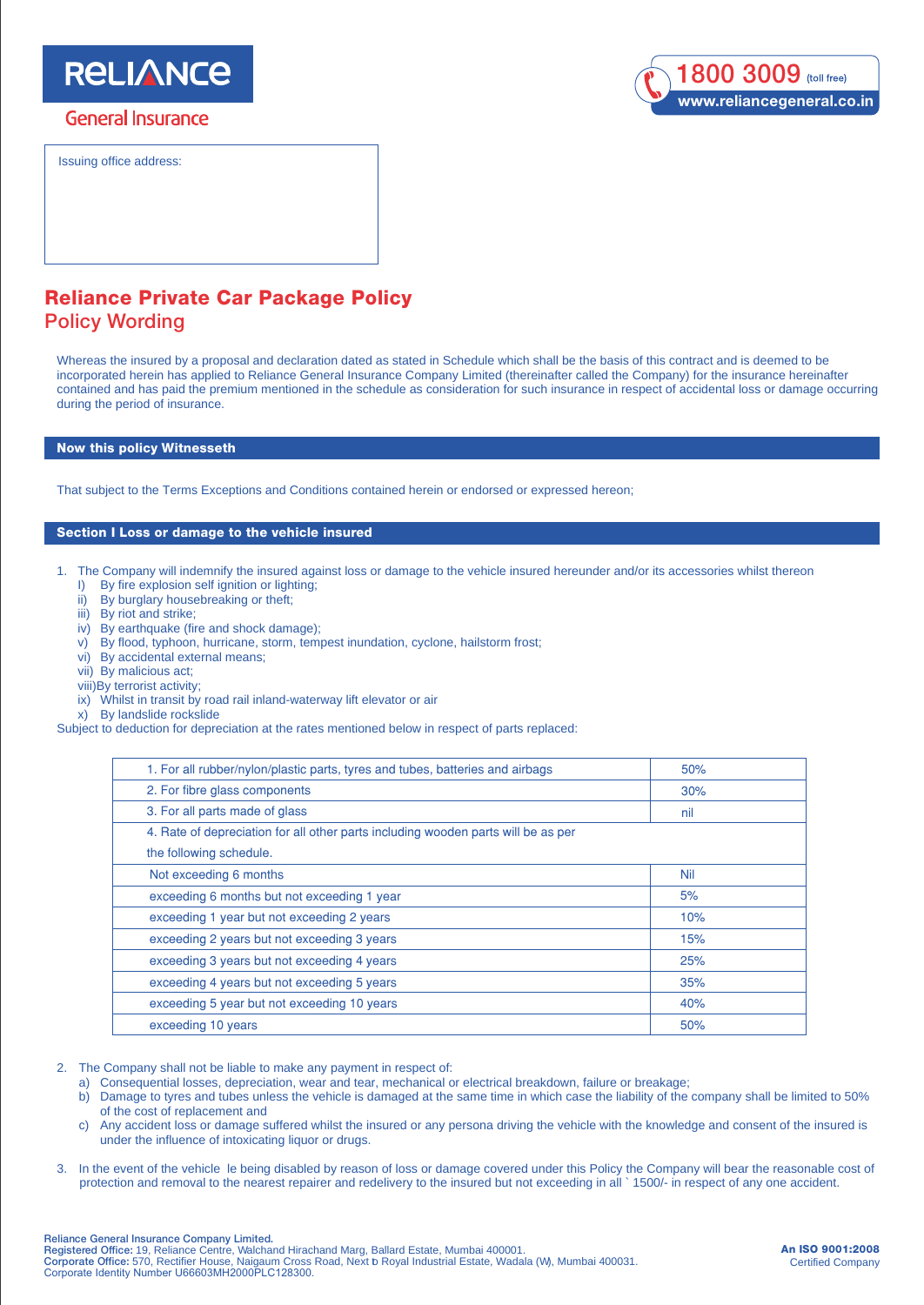- The insured may authorize the repair of the vehicle necessitated by damage for which the Company may be liable under this policy provided that:
	- a) The estimated cost of such repair including replacements, if any does not exceed ` 500/-;
	- b) The company is furnished forthwith with a detailed estimate of the cost of repairs; and
	- c) The insured shall give the Company every assistance to see that such repair is necessary and the charges are reasonable
- 5 Rate of depreciation for Painting: In the case of painting, the depreciation rate of 50% shall be applied only on the material cost of total painting charges. In case of a consolidated bill for painting charges, the material component shall be considered as 25% of total painting charges for the purpose of applying the depreciation.

## Sum Insured - Insured's Declared Value (IDV)

The Insured's Declared Value (IDV) of the vehicle will be deemed to be the 'SUM INSURED' for the purpose of this policy which is fixed at the commencement of each policy period for the insured vehicle.

The IDV of the vehicle ( and accessories if any fitted to the vehicle) is to be fixed on the basis of the manufacturers listed selling price of the brand and model as the vehicle insured at the commencement of insurance/ renewal and adjusted for depreciation (as per schedule below).

The schedule of age-wise depreciation as shown below is applicable for the purpose of Total Loss/ Constructive Total Loss (TL/CTL) claims only

| THE SCHEDULE OF DEPRECIATION FOR FIXING IDV OF THE VEHICLE |                              |  |
|------------------------------------------------------------|------------------------------|--|
| AGE OF THE VEHICLE                                         | % OF DEPRECIATION FIXING IDV |  |
| Not exceeding 6 months                                     | 5%                           |  |
| Exceeding 6 months but not exceeding 1 year                | 15%                          |  |
| Exceeding 1 Year but not exceeding 2 years                 | 20%                          |  |
| Exceeding 2 Years but not exceeding 3 years                | 30%                          |  |
| Exceeding 3 Years but not exceeding 4 years                | 40%                          |  |
| Exceeding 4 Years but not exceeding 5 years                | 50%                          |  |

IDV of vehicles beyond 5 years of age and of obsolete models of the vehicles (i.e. models which the manufacturers have discontinued to manufacture) is to be determined on the basis of an understanding between the insurer and the insured.

IDV shall be treated as the 'Market Value' throughout the policy period without any further depreciation for the purpose of Total Loss **(TL)**/ Constructive Total Loss **(CTL)** claims.

The insured vehicle shall be treated as a CTL if the aggregate cost of retrieval and / or repair of the vehicle, subject to terms and conditions of the policy, exceeds 75% of the IDV of the vehicle.

## Section II- Liability to third parties

- 1. Subject to the limits of liability as laid down in the Schedule hereto the Company will indemnify the insured in the event of an accident caused by or arising out of the use of the vehicle against all sums which the insured shall become legally liable to pay in respect of :-
	- I) Death of or bodily injury to any person including occupants carried in the vehicle (provided such occupants are not carried for hire or reward) but except so far as it is necessary to meet the requirements of Motor Vehicles Act, the Company shall not be liable where such death or injury arises out of and in the course of the employment of such person by the insured.
	- ii) Damage to property other than property belonging to the insured or held in trust or in the custody or control of the insured.
- 2. The Company will pay all costs and expenses incurred with its written consent.
- 3. In terms of and subject to the limitations of the indemnity granted by this section to the insured, the Company will indemnify any driver who is driving the vehicle on the insured's order or with insured's permission provided that such driver shall as though he/she was the insured observe fulfill and be subject to the terms exceptions and conditions of this Policy in so far as they apply.
- 4. In the event of the death of any person entitled to indemnity under this policy the Company will in respect of the liability incurred by such person indemnify his/her personal representative in terms of and subject to the limitations of this Policy provided that such personal representative shall as though such representative was the insured observe fulfill and be subject to the terms exceptions and conditions of this Policy in so far as they apply.
- 5. The Company may at its own option
	- (A)Arrange for representation at any Inquest or Fatal Inquiry in respect of any death which may be the subject of indemnity under this Policy and
	- (B)Undertake the defense of proceedings in any Court of Law in \ respect of any act or alleged offence causing or relating to any event which may be the subject of indemnity under this Policy.

## Avoidance of certain terms and right of recovery

Nothing in this Policy or any endorsement hereon shall affect the right of any person indemnified by this policy or any other person to recover an amount under or by virtue of the provisions of Motor Vehicles Act.

But the insured shall repay to the Company all sums paid by the Company which the Company would not have been liable to pay but for the said provisions.

## APPLICATIONS OF LIMITS OF INDEMNITY

In the event of any accident involving indemnity to more than one person any limitation by the terms of this Policy and/or of any Endorsement thereon of the amount of any indemnity shall apply to the aggregate amount of indemnity to all persons indemnified and such indemnity shall apply in priority to the insured.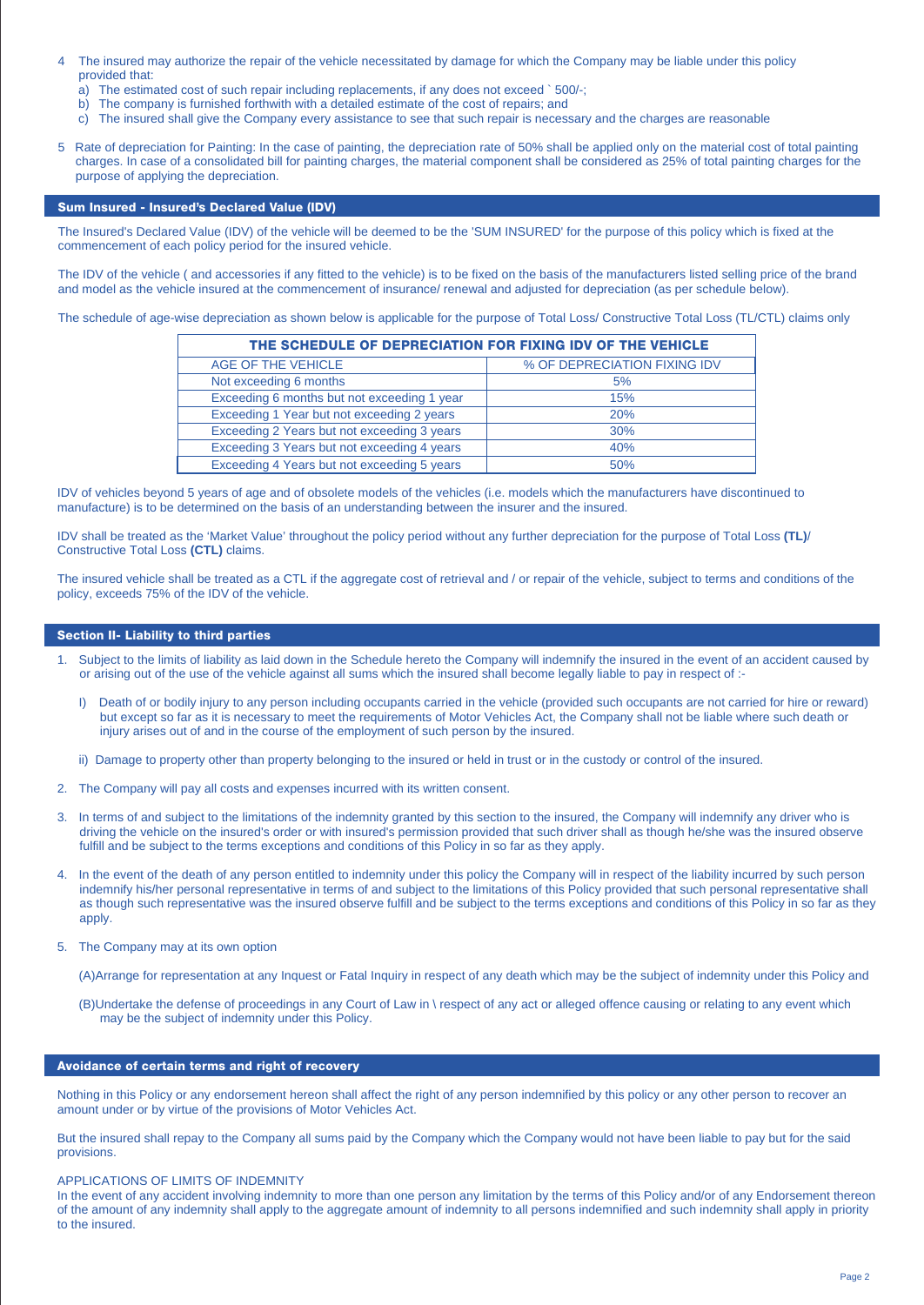## Section III - Personal accident cover for owner/ driver

Subject otherwise to the terms exceptions conditions and limitations of this policy, the Company undertakes to pay compensation as per the following scale for bodily injury / death sustained by the Owner-Driver of the vehicle in direct connection with the vehicle insured whilst mounting into / dismounting from or travelling in the insured vehicle as a co-driver, caused by violent accidental external and visible means which independent of any other cause shall within six calendar months of such injury result in

| nature of injury                                                             | <b>Scale of compensation</b> |
|------------------------------------------------------------------------------|------------------------------|
| $(I)$ Death                                                                  | $100\%$                      |
| (ii) Loss of two limbs or sight of two eyes or one limb and sight of one eye | 100%                         |
| (iii) Loss of one limb or sight of one eye                                   | 50%                          |
| (iv) Permanent total disablement from injuries other than named above        | $100\%$                      |

Provided always that

- (A) Compensation shall be payable under only one of the terms (I)to (iv) above in respect of the owner driver arising out of any one occurrence and the total disability of the insurer shall not in the aggregate exceed the sum of Rs.2 lakh during any one period of insurance.
- (B) no compensation shall be payable in respect of death or bodily injury directly or indirectly wholly or in part arising or resulting from or traceable to (1) intentional self injury suicide or attempted suicide physical defect or infirmity or (24) an accident happening whilst such person is under the influence of intoxicating liquor or drugs.
- © Such compensation shall be payable directly to the insured or to his/her legal representatives whose receipt shall be the full discharge in respect of the injury to the insured

This cover is subject to

- (a) the owner-Driver is the registered owner of the vehicle insured herein;
- (b) the owner-Driver is the insured named in this policy
- ( c) the owner-Driver holds and effective driving license, in accordance with the provisions of Rule 3 of the Central Motor Vehicles Rules, 1989, at the time of accident

## General exceptions (Applicable to all sections of the policy)

The Company shall not be liable under this Policy in respect of

- 1. Any accidental loss or damage and/or liability caused sustained or incurred outside the geographical area;
- 2. Any claim arising out of any contractual liability;
- 3. Any accidental loss damage and /or liability caused sustained or incurred whilst the vehicle insured herein is a)Being used otherwise than in accordance with the 'Limitations as Use' b)Being driven by or is for the purpose of being driven by him/her in the charge of any person other than a Driver as stated in the Driver's clause.
- 4. I) Any accidental loss or damage to any property whatsoever or any loss or expense whatsoever resulting or arising there from or any consequential loss
	- ii)Any liability of whatsoever nature directly or indirectly caused by or contributed to by arising form or contamination by radioactivity from any nuclear fuel or from any nuclear waste from the combustion of nuclear fuel. For the purpose of this exception combustion shall include any self –sustaining process of nuclear fission.
- 5. Any accidental loss or damage or liability directly or indirectly caused by or contributed to by arising from nuclear weapon materials.
- 6. Any accidental loss damage and/or liability directly or indirectly or proximately or remotely occasioned by contributed to by or traceable to or arising out of or in connection with war, invasion, the act of foreign enemies, hostilities, or warlike operations (whether before or after declaration of war)civil war, mutiny rebellion, military or usurped power or by any direct or indirect consequence of any of the said occurrences and in the event of any claim hereunder the insured shall prove hat the accidental loss damage and/or liability arose independently of and was in no way connected with or occasioned by or contributed to by or traceable to any of the said occurrences or any consequences thereof and in default of such proof, the Company shall not be liable to make any payment in respect of such a claim.

#### Deductible

The Company shall not be liable for each and every claim under Section –I (loss of or damage to the vehicle insured) of this Policy in respect of the deductible stated in the schedule.

## **Conditions**

This Policy and the Schedule shall be read together and any word or expression to which a specific meaning has bees attached in any part of this Policy or of the Schedule shall bear the same meaning wherever it may appear

1.Notice shall be given in writing to the Company immediately upon the occurrence of any accident loss or damage and in the event of any claim and thereafter the Insured shall give all such information and assistance as the Company shall require. Every letter claim writ summons and / or process or copy thereof shall be forwarded to the Company immediately on receipt by the insured. Notice shall also be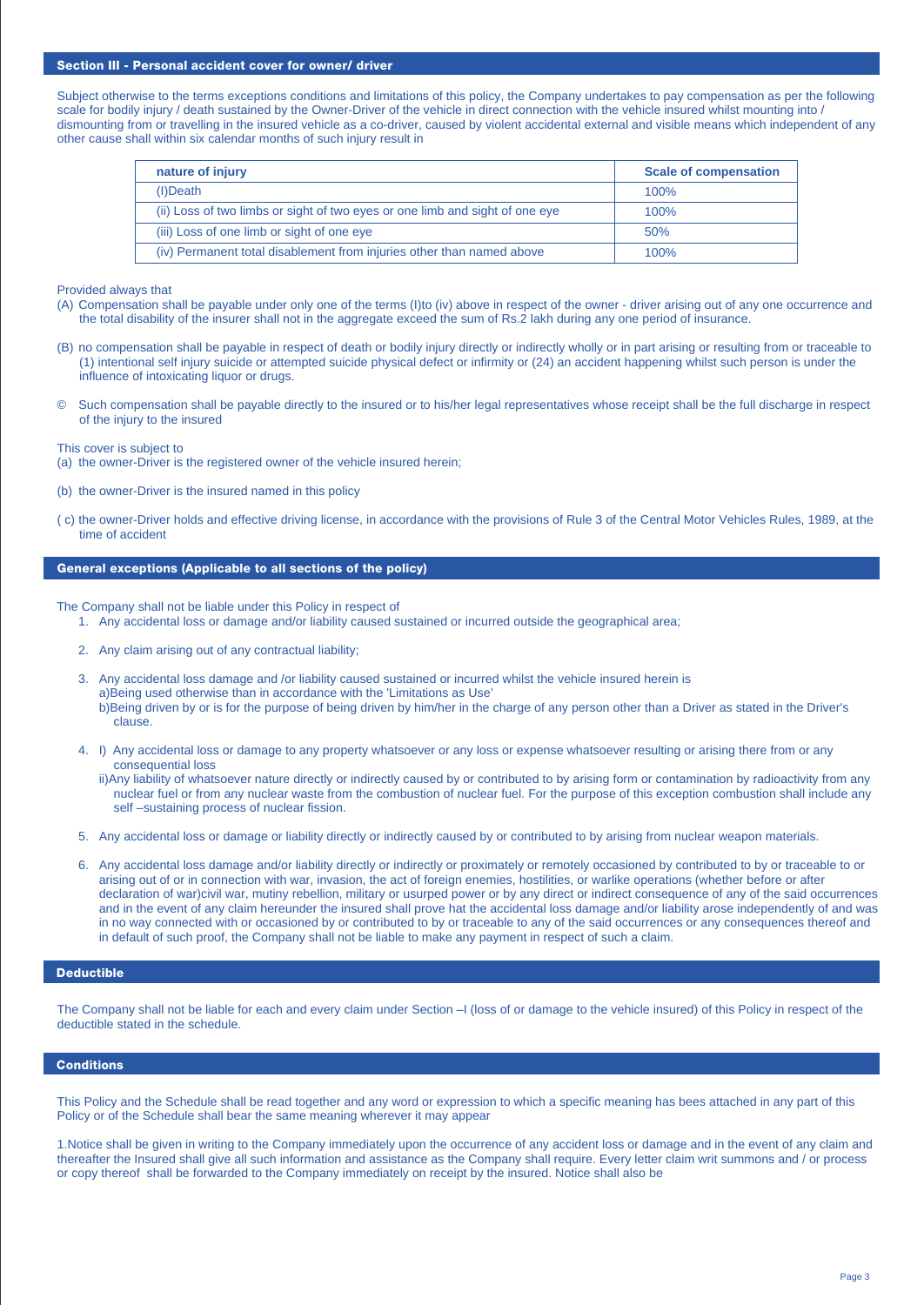given in writing to the Company immediately the Insured shall have knowledge of any impending prosecution inquest or fatal injury in respect of any occurrence which may give rise to a claim under this Policy. In case of theft or criminal act which may be the subject of a claim under this Policy the insured shall give immediate notice to the police and co-operate with the Company in securing the conviction of the offender.

- 2. No admission offer promise payment or indemnity shall be made or given by or on behalf of the Insured without the written consent of the Company which shall be entitled if it so desires to take over and conduct in the name of the Insured the defense or settlement of any claim which shall be entitled if it so desires to take over and conduct in the name of the Insured the defense or settlement of any claim or to prosecute in the name of the Insured for its own benefit any claim for indemnity or otherwise and shall have full discretion in the conduct of any proceedings or in the settlement of any claim and the Insured shall give all such information and assistance as the Company may require
- 3. The Company may at its own option repair reinstate or replace the vehicle or part thereof and / or its accessories or may pay in cash the amount of the loss or damage and the liability of the Company shall not be exceed:
	- (a) for total loss / constructive total loss of the vehicle the Insured's Declared Value (IDV) of the vehicle (including accessories thereon) as specified in the Schedule less the value of the wreck
	- (b) for partial losses .i.e losses other than Total Loss/Constructive Total Loss of the vehicle actual and reasonable costs of repair and / or replacement of parts lost/damaged subject to depreciation as per limits specified
- 4. The Insured shall take all reasonable steps to safeguard the vehicle from loss or damage and to maintain it in efficient condition and the Company shall have at all times free and full access to examine the vehicle or any part thereof or any driver or employee of the Insured. In the event of any accident or breakdown, the vehicle shall not be left unattended with out proper precautions being taken to prevent further damage or loss and if the vehicle be driven before the necessary repairs are effected any extension of the damage or any damage to the vehicle shall be entirely at the Insured's own risks.
- 5. The Company may cancel the policy by sending seven days notice by recorded delivery to the insured at the insured's last known address and in such event will return to the insured the premium paid less the pro rata portion thereof for the period the Policy has been in force or the policy may be cancelled at any time by the insured on seven days notice by recorded delivery and provided no claim has arisen during the currency of the policy, the insured shall be entitled to a return of premium less premium at the company's short Period rates for the period the policy has been in force. Return of the premium by the company by the company will be subject to retention of the minium premium of Rs. 100/- (or Rs. 25/- in respect of vehicles specifically designed/modified for use by blind/handicapped/mentally challenged persons). Where the ownership of the vehicle is transferred, the policy cannot br cancelled unless evidence that the vehicle is Insured elsewhere is produced.
- 6. If at the time of occurrence of an event that gives rise to any claim under this policy there is in existence any other Insurance covering the same liability, the Company shall not be liable to pay or contribute more than its ratable proportion of any compensation, cost or expense.
- 7. If any dispute or difference shall arise as to the quantum to be paid under this policy (liability being otherwise admitted). such difference shall independent of all other questions to be referred to the decision of a sole arbitrator to be appointed in writing by the parties to the dispute or if they cannot agree upon a single arbitrator within 30 days of any party invoking arbitration, the same shall be referred to panel of three arbitrators comprising two arbitrators one to be appointed by each of the parties to the dispute / difference, and the third arbitrator to be appointed by such two arbitrators who shall act as the presiding arbitrator and arbitration shall be conducted under and in accordance with the provisions of the Arbitration and Conciliation Act, 1996.

It is clearly agreed and understood that no difference or dispute shall be referable to Arbitration as hereinbefore provided, if the company has disputed or not accepted liability under or in respect of this Policy It is hereby expressly stipulated and declared that it shall be condition precedent to any right of action or suit upon this policy that the award by such arbitrator / arbitrator of the amount of the loss or damage shall be first obtained.

It is also hereby further expressly agreed and declared that if the Company shall disclaim liability to the insured for any claim hereunder and such claim shall not , within twelve calender months from the date of such disclaimer have been made the subject matter of a suit in a court of law, then the claim shall for all purposes be deemed to have been abandoned and shall not thereafter be recoverable hereunder.

- 8. The due observance and fulfilment of the terms, conditions and endorsement of its Policy in so far as they relate to anything to be done and compiled with by the insured and the truth of the statements and answers in the said proposal shall be conditions precedent to any liability of the company to make any payment under this policy.
- 9. In the event of the death of the sole Insured, this policy will not immediately lapse but will remain valid for period of three months from the date of death of Insured or until the expiry of this policy (whichever is earlier). During the said period, legal heir(s), of the insured to whom the custody and use the Motor Vehicle passes my apply to have this Policy transferred to the name(s)of the heir(s) or obtain a new Insurance policy for the Motor Vehicle.

where such legal heir(s) desire(s) to apply for transfer of this Policy or obtain a new Policy for the vehicles, such heir(s) should make an application to the Company accordingly within there aforesaid period. All such applications should be accompanied by -

(a) Death certificate in respect of the insured

(b) Proof of title to the vehicle

( c) Original Policy

## **Endorsements**

Only Endorsements mentioned in the Schedule form part of the Policy

## IMT. 5. Hire purchase agreement

It is hereby understood and agreed that……. (hereinafter referred to as Owners) are the Owners of the vehicle insured and that the vehicle insured is subject of an Hire Purchase Agreement made between the Owners on the one part and the insured on the other part and it is further understood and agreed that the Owners are interested in any monies which but for this Endorsement would be payable to the insured under this policy in respect of such loss or damage to the vehicle insured as cannot be made good repair and/or replacement of parts and such monies shall be paid to the Owners as long as they are the Owners of the vehicle insured and their receipt shall be a full and final discharge to the insurer in respect of such loss or damage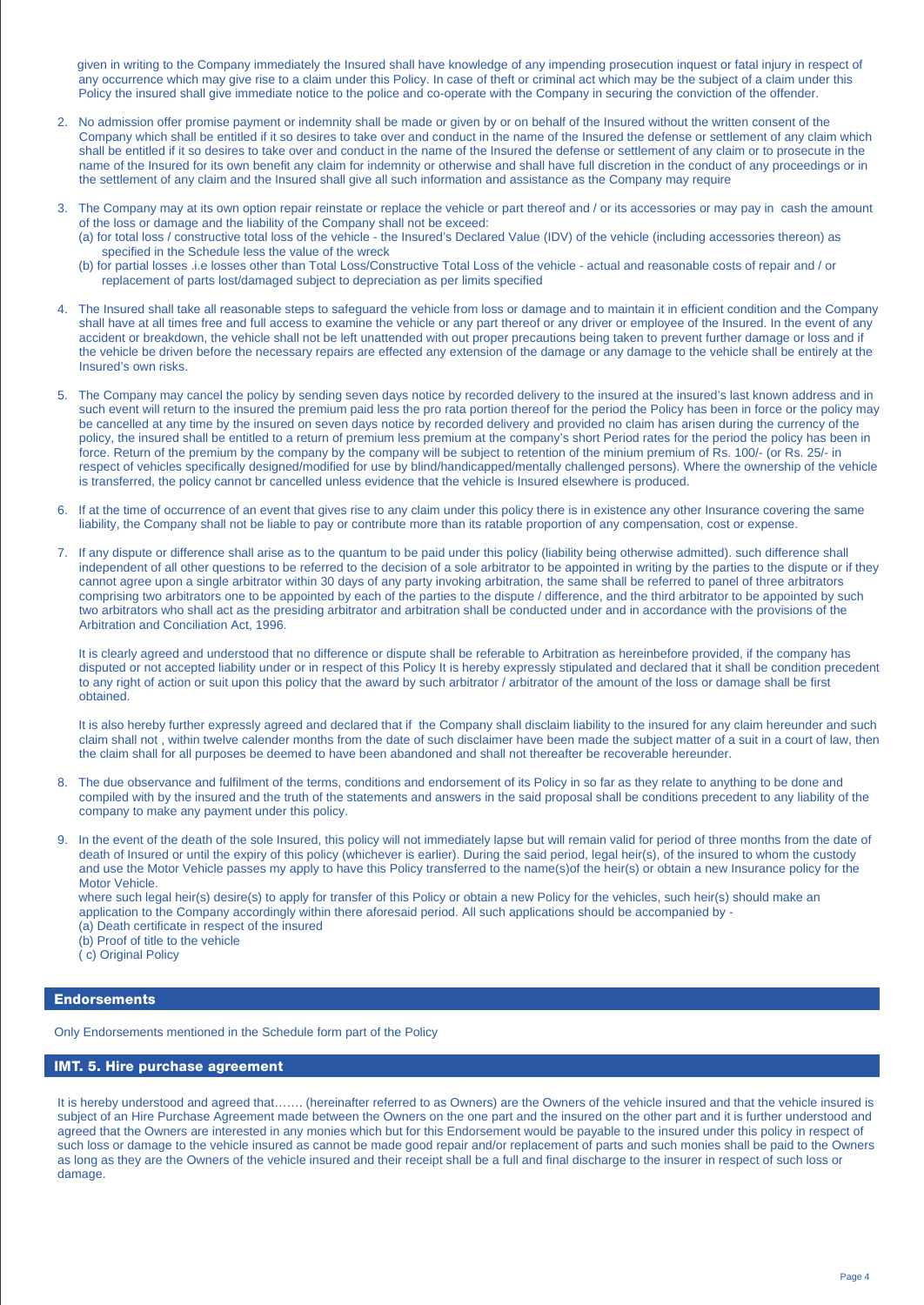It is further declared and agreed that for the purpose of the Personal Accident Cover for the owner-driver granted under this policy, the insured named in the policy will continue to be deemed as the owner-driver subject to compliance of the provisions of the policy relating to this cover.

Save as by this Endorsement expressly agreed nothing herein shall modify or affect the rights and liabilities of the insured or the insurer respectively under or in connection with this policy.

Subject otherwise to the terms exceptions conditions and limitations of this policy.

## IMT. 7. Vehicles subject to hypothecation agreement

It is hereby declared and agreed that the vehicle insured is pledged to / hypothecated with ..................(herein after referred to as the "Pledgee") and it is further understood and agreed that the Pledgee is interested in any monies which but for this Endorsements would be payable to the insured under this policy in respect of such loss or damage to the vehicle insured as cannot be made goodby repair and / or replacement of parts and such monies shall be paid to the Pledgee as long as they are the Pledgee of the vehicle insured and their receipt shall be full and final discharge to the insurer in respect of such loss or damage.

It is further declared and agreed that for the purpose of the Personal Accident Cover for the owner-driver granted under this policy, the insured named in the policy will continue to be deemed as the owner-driver subject to compliance of the provisions of the policy relating to the cover.

Save as by this Endorsement expressly agreed that nothing herein shall modify or effect the rights or liabilities of the Insured or the Insurer respectively under or in connection with this policy or any term, provision or condition thereof

Subject otherwise to the terms exceptions conditions and limitations of this policy

#### IMT 15. Personal accident cover to the insured or any named person other than paid driver or cleaner

#### (Applicable to private cars including three wheelers rated as private cars and motorized two wheelers with or without side car [not for hire or reward])

In consideration of the payment of an additional premium it is hereby agreed and understood that the company undertakes to pay compensation on the scale provided below for bodily injury as hereinafter defined sustained by the insured person in direct connection with the vehicle insured or whilst mounting into / dismounting from or traveling in the vehicle insured and caused by violent accidental external and visible means which independent of any other cause shall within six calendar months of the occurrence of such injury result in

| <b>Details of injury</b>                                                     | <b>Scale of compensation</b> |
|------------------------------------------------------------------------------|------------------------------|
| (I)Death                                                                     | 100%                         |
| (ii) Loss of two limbs or sight of two eyes or one limb and sight of one eye | 100%                         |
| (iii) Loss of one limb or sight of one eye                                   | 50%                          |
| (iv) Permanent total disablement from injuries other than named above        | 100%                         |

#### Provided always that

- 1) The compensation shall be payable under only one of the terms (I)to (iv) above in respect of any such person arising out of any one occurrence and the total liability of the insurer shall not in the aggregate exceed the sum of Rs. .......\* during any one period of insurance in respect of any such person.
- 2) no compensation shall be payable in respect of death or bodily injury directly or indirectly wholly or in part arising or resulting from or traceable to (a) intentional self injury suicide or attempted suicide physical defect or infirmity or (b) an accident happening whilst such person is under the influence of intoxicating liquor or drugs.
- 3) Such compensation shall be payable only with the approval of the insured named in the policy and directly to the injured person or to his/her legal representatives whose receipt shall be the full discharge in respect of the injury of such person.

Subject otherwise to the terms exceptions conditions and limitations of this policy.

\* The Capital Sum Insured (CSI) per passenger is to be inserted

## IMT 16. Personal accident to unnamed passengers other than insured and the paid driver and cleaner

#### **{**For vehicles rated as Private cars and Motorised two wheelers (not for hire on reward) with or without side car }

In consideration of the payment of an additional premium it is hereby agreed and understood that the insurer undertakes to pay compensation on the scale provided below for bodily injury as hereinafter defined sustained by any passenger other than insured and / or the paid driver attendant or cleaner and/or a person in the employ of the insured coming within the scope of the Workmen's Compensation Act.1923 and subsequent amendments of the said Act and engaged in and upon the service of the insured at the time such injury is sustained whilst mounting into/dismounting from or traveling in the insured motor car and caused by violent accidental external and visible means which independently of any other cause shall within three calendar months of the occurrence such injury result in

| Details of injury                                                            | <b>Scale of compensation</b> |
|------------------------------------------------------------------------------|------------------------------|
| (I)Death                                                                     | 100%                         |
| (ii) Loss of two limbs or sight of two eyes or one limb and sight of one eye | 100%                         |
| (iii) Loss of one limb or sight of one eye                                   | 50%                          |
| (iv) Permanent total disablement from injuries other than named above        | 100%                         |

#### Provided always that

1) The compensation shall be payable under only one of the terms (I)to (iv) above in respect of any such person arising out of any one occurrence and the total liability of the insurer shall not in the aggregate exceed the sum of  $\bar{z}$ ....... during any one period of insurance in respect of any such person.